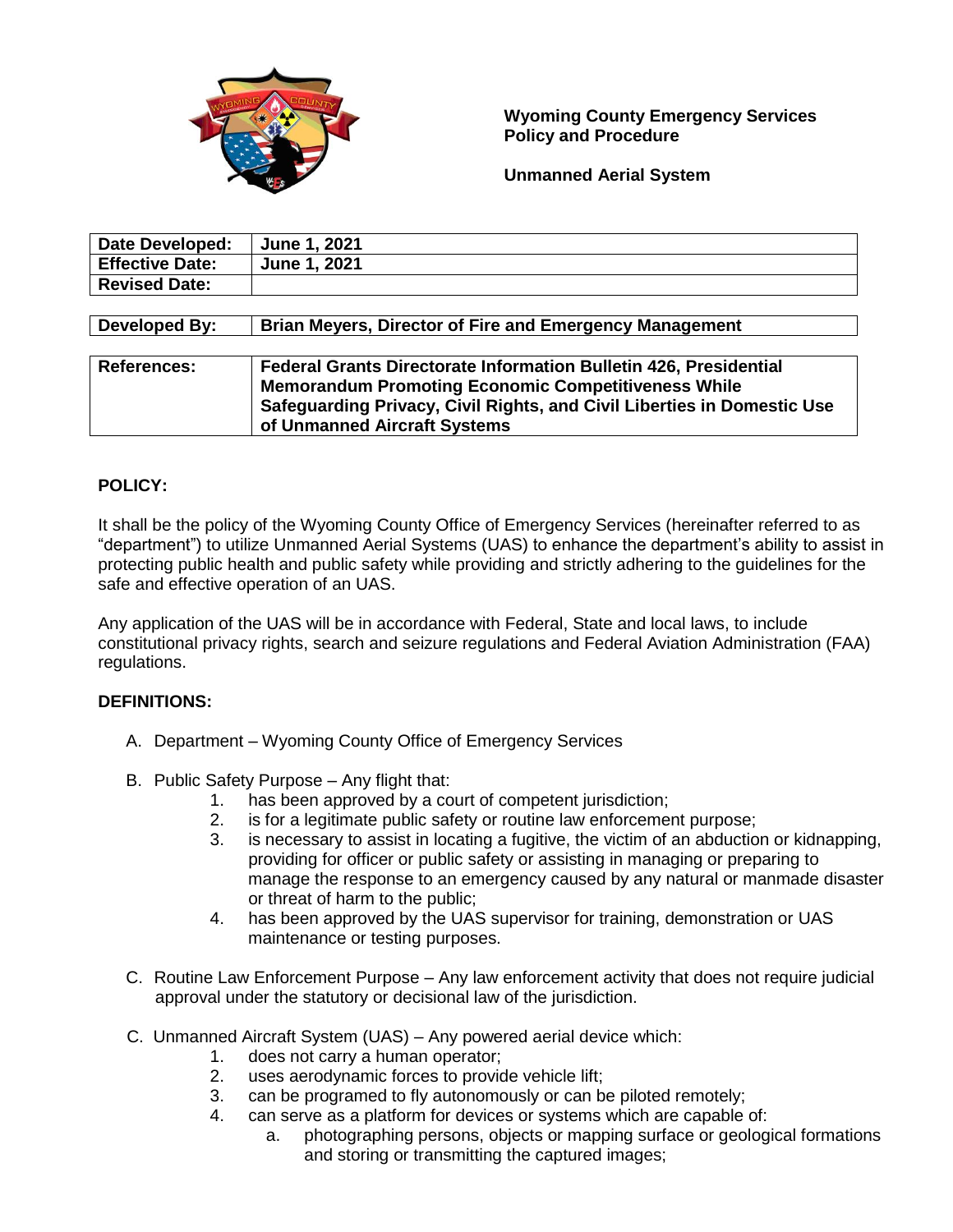- b. tracking or detecting persons or objects using infra-red, thermal or any similar technology and storing or transmitting the captured information;
- c. engaging in the real time video recording of the movements of persons or objects and storing or transmitting the captured information; and
- d. detecting and capturing aural, digital or other forms of communication and storing or transmitting the captured communications.
- D. UAS Operator Also known as Remote Pilot in Command (RPIC). This is the individual responsible for the overall operation of the UAS. The RPIC is directly responsible for and is the final authority for the operation of the UAS. The RPIC is responsible for ensuring all operations are conducted within applicable laws and regulations and must be certified to Part 107 requirements.

### **PURPOSE:**

The basic assumption is that a UAS provides an efficient and effective way for gathering information for the department and response partners. The UAS allows for a clearer understanding of the size and magnitude of an event and assists in deployment on incident resources. This allows the incident commander to gain better situational awareness of the incidents challenges that can be communicated to local, state, and federal officials.

The enhancement of situational awareness provides structure and details for hazard mitigation during the incident and sets the foundation for incident stabilization and post incident recovery. More importantly, this increased situational awareness positively impacts responder safety during firefighting, technical rescues, search operations, law enforcement, hazardous materials incidents and natural disasters.

During these incident types the UAS can safely and effectively be put into hazardous environments or areas that could potentially jeopardize responder safety. The situational awareness gained by immediate, 360 degree, visual feedback from both eye level and overhead cannot be matched by responders on the ground or by helicopters.

The value of UAS programs has been seen by first responder and emergency management organizations across the country. Local events over the past year specifically have also highlighted the need and value a UAS program would bring to enhance public safety within the County.

In addition to emergency response operations, a number of hazard mitigation assessment will also be completed with the UAS. Local municipalities may request UAS support to assist in evaluating creeks and streams for debris blockage and erosion or road and bridge assessments.

## **OBJECTIVE**

To clearly define the conditions and parameters under which the department will operate and deploy a UAS within the County and mutual aid communities as a supplement to pre-planning, training, incident situational assessment, and incident command operations. The primary role of the UAS is insertion into emergent or ongoing events that pose a risk to public safety or threats to the County's infrastructure by providing "real time" hazard assessment utilizing high resolution cameras, infrared/thermal sensors, and night vision imagery.

#### **CERTIFICATION AND TRAINING:**

The department has trained the Director of Fire and Emergency Management as the departments UAS operator in accordance with aeronautical knowledge as stated in 14 CFR 61.105.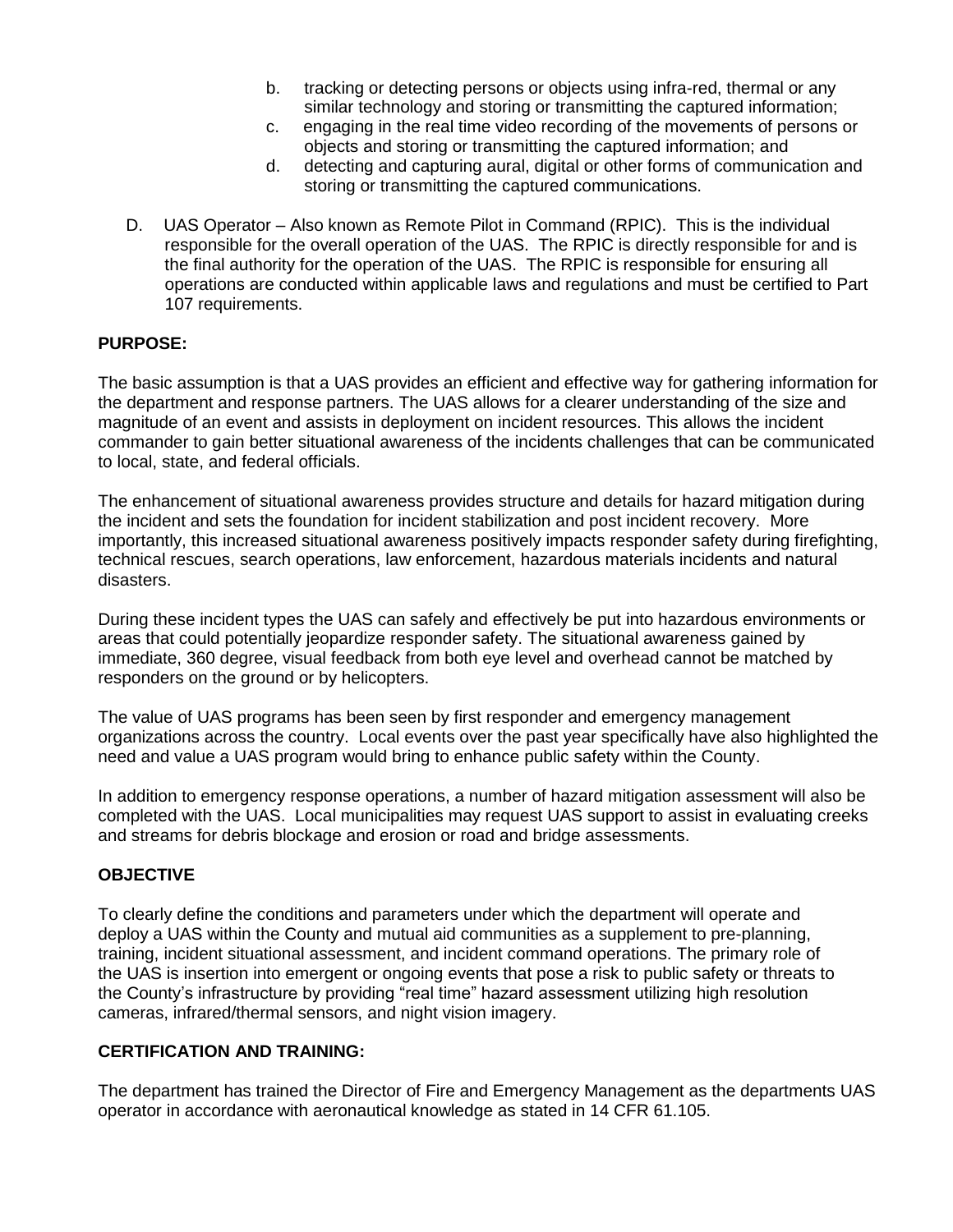In addition to the training, the operator has become certified under Part 107 of the Federal Aviation Administration. Certification will be required for any OES staff or assisting agencies in operating the UAS.

The department will conduct routine training to maintain proficiency will flight operations. These training flights will be documented as to date, time, weather conditions, location and duration.

### **PROCEDURES:**

1. Mission Specific Deployments - The department is responsible for overall coordination and incident support of first responder agencies throughout Wyoming County. This includes responses out of the county in which numerous county based agencies respond. The following are primary scenarios under which the department UAS can be requested, deployed and utilized:

Structure Fires – Deployment of UAS's to structure fires, in particular, structures which cover a large amount of square footage such as barns, industrial sites and commercial buildings, multi story buildings, or buildings suspected of structural compromise.

Hi/Low Angle Rescue Incidents – Deployment of UAS's to support county Rope Rescue Team to verify the existence and location of lost or injured persons who have called 911 for assistance while in hiking, camping or climbing and/or confirm the safest and most effective means of dispatching Department rescue team members to make contact with such persons.

Swift Water / Ice Water Incidents – Deployment of UAS's to creeks, streams, ponds or lakes during weather events or when a subject(s) may become trapped, swept away or incapacitated in moving or frozen waters for the purpose of verifying the existence of and identifying the location of individuals.

Wildfires – Although Wyoming County does not see wildfire conditions, a rural farming community with a vast amount of vegetation acreage leads to multi-ace grass fires. These fires spread fats in early spring or dry summer conditions across fields and into woods. The hills and valleys throughout the county often lead to access issues for firefighters to fight the fire and determine safe and effective locations to enter fields. The UAS would allow the incident commander the ability to determine the spread of the fire and terrain to implement a safe and effect response.

Natural Disaster Response and Assessment – Deployment of UAS's to evaluate impacted areas following natural disasters such as ice storms, snow storms, floods, or wind events. UAS will allow the department and local officials to collect visual images of the area impacted and gain visibility to areas which be inaccessible due to downed trees or wires, flooded or washed out roadways, or other hazardous conditions.

Hazardous Material Mitigation – Deployment of UAS's with thermal imagery, high resolution camera to identify products, assist in determining impacts, runoffs and exposures during hazardous materials releases or spills.

Search and Rescue – Utilizing Infrared (IR) sensors to locate a lost or missing person to aid in search, rescue or recovery.

Structure Collapse/Confined Space Search and Rescue – Deployment of UAS's utilizing IR sensors to provide night-vision footage to track heat signatures of bodies, pinpointing the locations of survivors, and providing hazard assessment for rescuers access and egress.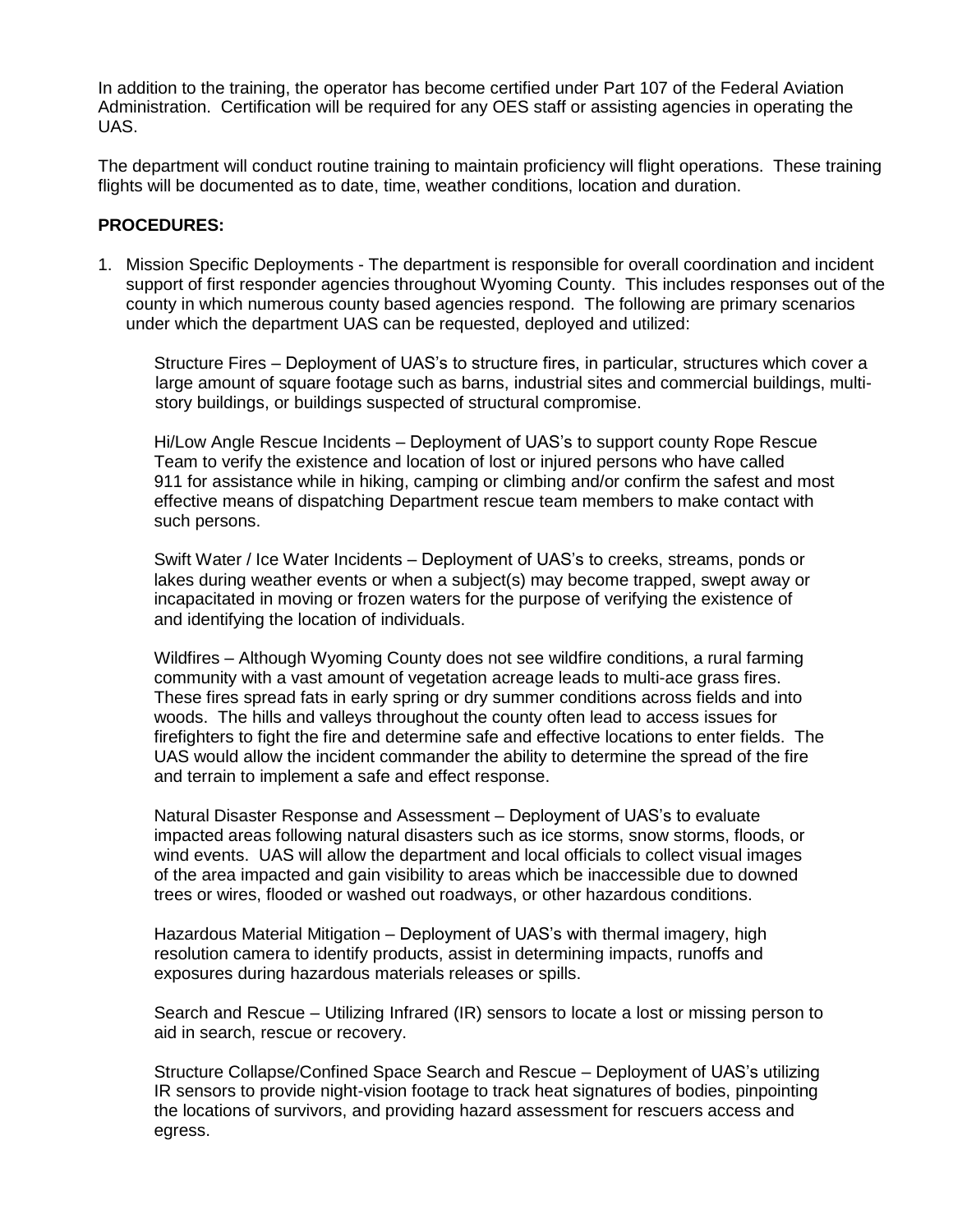Law Enforcement Activities – Requests from law enforcement activities such as crime scene assessments or events in progress. All applicable federal, state and local laws as well as law enforcement policies and procedures related to privacy shall be followed.

Pre-Incident Planning – Conducting assessments for pre-planning of mass gatherings, trainings or exercises, critical infrastructure or hazardous materials site planning operations. Any planning efforts involving private businesses will receive prior approval to fly above or around, gather images or video of the site and operations.

Planned Training Events – Use of UASs for training and exercises intended to simulate any of the above mentioned "real" scenarios and maintain proficiency in flight operations. Use of UASs for training and exercises will be limited to county owned property, or local fire stations or municipalities with prior approval.

 Hazard Mitigation Assessments – Assisting county agencies and local municipalities with hazard mitigation assessments such as erosion, critical infrastructure, road and bridge assessments to determine appropriate projects, access or conditions.

- 2. Flight Procedures
	- The department's UAS **will not** be used to monitor members of the public or provide surveillance for law enforcement purposes. Its intended use is to provide greater situational awareness to incident commanders thereby enhancing responder safety in response to and mitigation of emergent situations and incident types unrelated to citizen monitoring or surveillance.
	- The department UAS will only be operated by trained, certified FAA Part 107, licensed members of the department. Through an agreement with the county health department, trained and certified health department staff may operate the UAS if OES does not have staff available. Health Department staff will review this departments policy prior to operation of the department UAS or for any operations related to public safety.
	- The UAS will be used for department related purposes only. The department might, as part of regional partnerships, Mutual Aid or Automatic Aid agreements, operate the UAS outside of "county" boundaries when requested by other municipal or public safety entities.
	- The UAS will **NOT** be lent to any other department or agency. However, if dispatched or properly requested, the UAS, operated by a department UAS team member(s), can be utilized in mutual aid request.
	- For department UAS flights during live incidents, the UAS Operator SHALL ensure or request the UAS be added to the existing incident. In all cases, incident information SHALL include: launch time, exact location, pilot in charge, mission type and UASID. Each flight will also be tracked internally by OES staff.
	- The UAS flight team will conduct a pre-flight assessment of the incident environment to ensure the proposed operation is within department UAS policy and Part 107 regulations. The UAS Operator will determine if safe operation of the UAS can be accomplished as requested. The decision will be contingent upon several factors to include physical features of the area, obstructions to flight, terrain, and the weather. **The UAS Operator will make the final determination if flight operations can be initiated.**
	- The UAS operator will follow all manufacturers recommendations in pre-flight and post-flight inspections.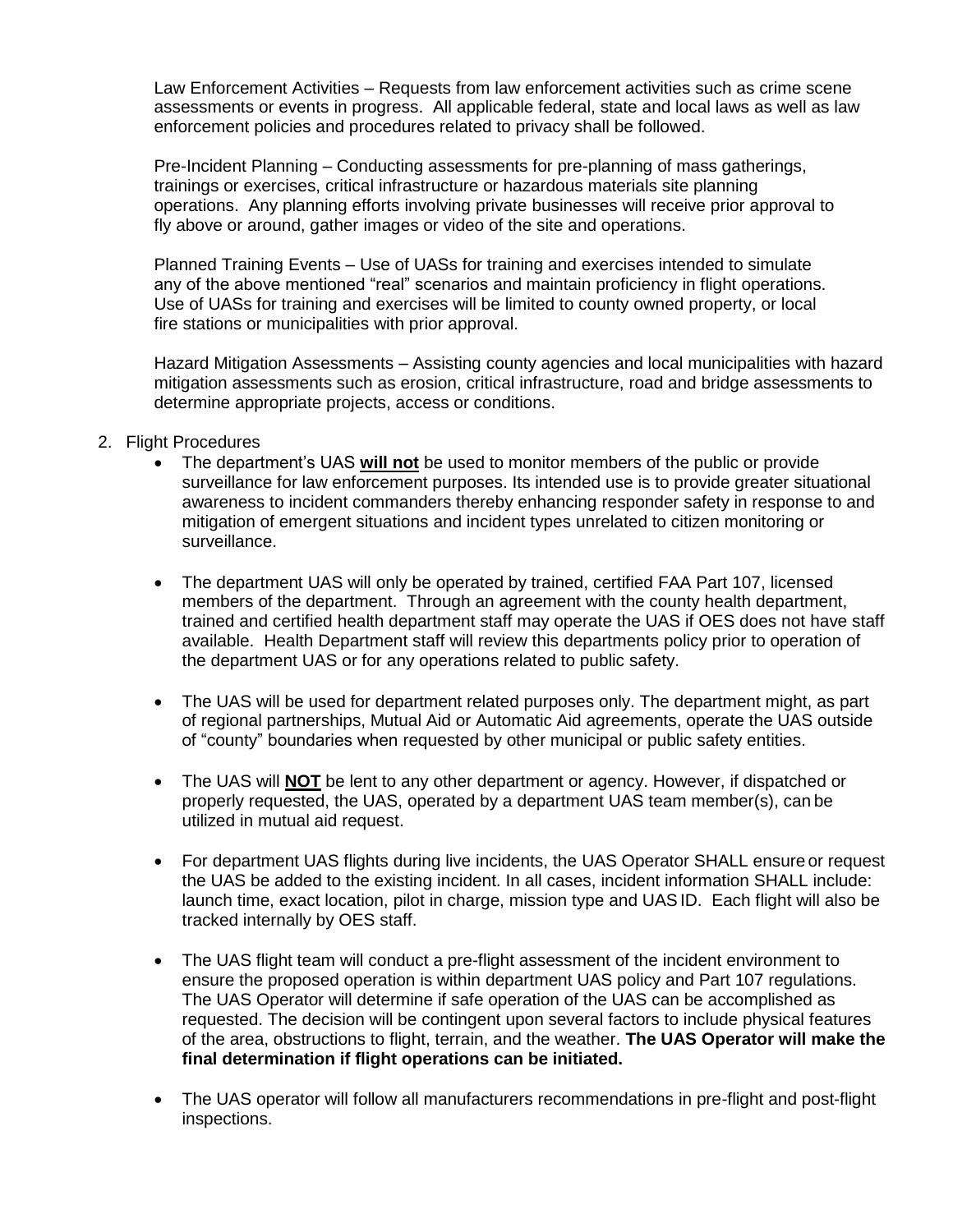The UAS operator will ensure visual sight of the aircraft at all times when deployed.

# 3. Safety Policy

- The department is committed to having a safe and healthy aeronautical workplace, including:
	- o An ongoing pursuit of an accident free workplace, including no harm to people, equipment, the environment or property.
	- $\circ$  A culture of open reporting of all safety hazards in which management will not initiate disciplinary action against any personnel who, in good faith, disclose a hazard or safety occurrence due to unintentional or intentional conduct.
	- o Support for safety training and awareness programs.
	- o Conducting regular audits of safety policies, procedures, and practices.
	- o Monitoring the UAS community to ensure best safety practices are incorporated into the organization.

## 4. Ground Safety

- The pilot and flight observer must always be aware of dangers to ground personnel from moving rotors.
- The pilot shall under no circumstances leave any unauthorized person in charge of the UAS controls while the UAS is running.
- If it is necessary for the pilot to leave the controls of the UAS, the UAS will be grounded, the engine will be shut down, battery removed, and the controls deactivated.
- Only mission essential personnel will be in proximity to UAS launch and recovery activities. When operating near populated areas, the pilot will ensure that a "defined incident perimeter" exists to limit the potential of persons being present beneath the UAS flight path. All flights around large assemblies of people will be in accordance with Part 107 regulations.
- 5. Night Flight Operations
	- To assist the pilot, a secondary (auxiliary) Video Camera Remote Controller with a video monitor screen could be deployed for independent gimbal/sensor control.
	- UAS team members should obtain the minimum altitude necessary to avoid obstructions in the operating area prior to nightfall if possible.
	- Flight Observers must use caution to ensure the UAS remains within normal line-of-sight.
	- The use of a UAS observer and the use of lighting and/or IR beacons to identify the launch/recover areas is highly recommended.
- 6. Lost Link Procedure
	- If the UAS loses communications or loses GPS signal, the first step will be to hover in place and attempt to restore a link.
	- In the event the operator is unable to restore a link, the UAS will be immediately returned to the takeoff site.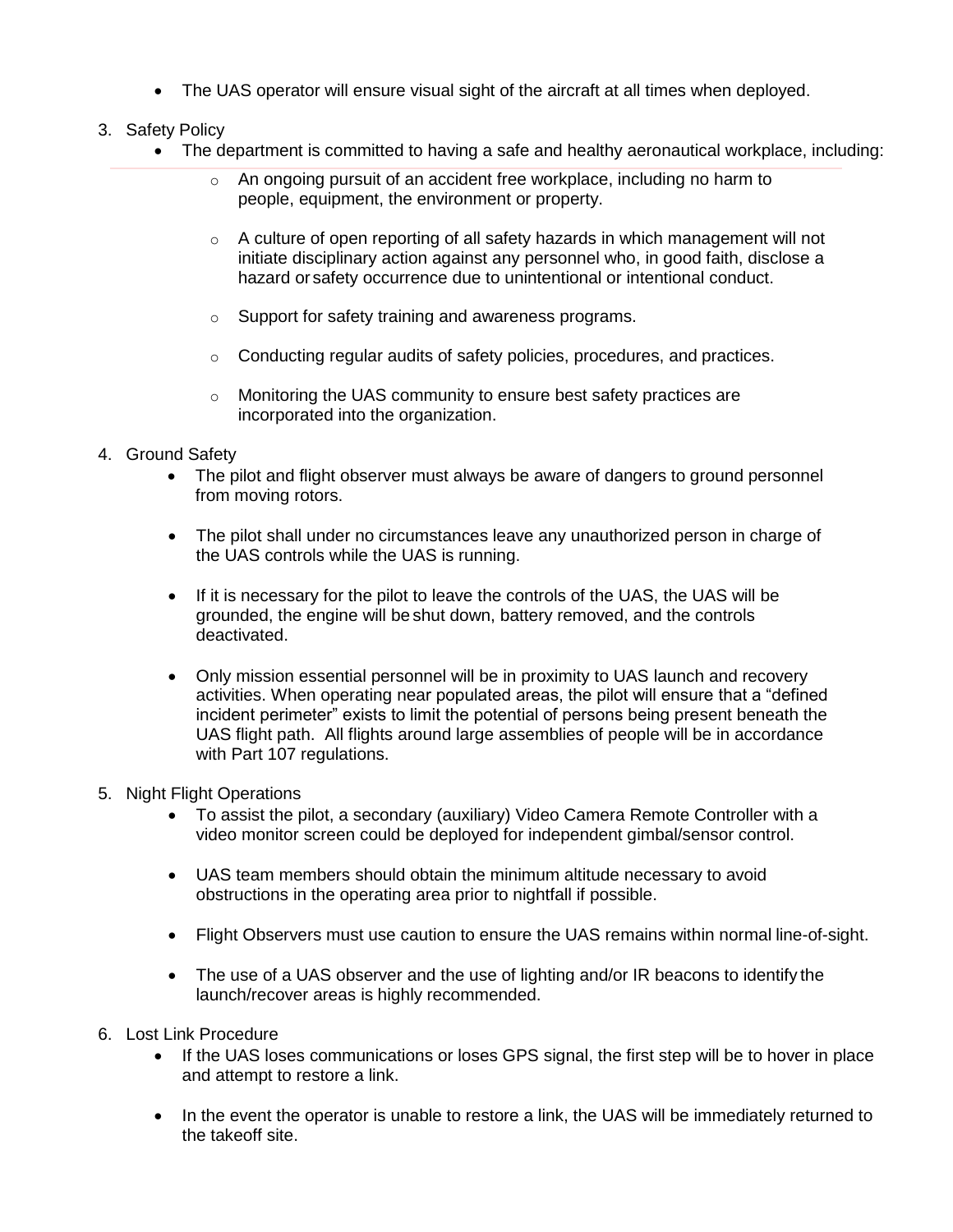- In the event of a loss of GPS signal, the UAS will be operated manually until signal can be restored.
- In any loss of signal, if a threat to life is determined the UAS pilot will issue a "kill engine" command which will immediately ground the unit.
- 7. Loss of Visual Site
	- A loss of visual site procedure will be followed anytime the pilot loses visual site of the UAS.
	- The first step will be to hover the aircraft and try to reestablish visual contact.
	- If unable to hover and reestablish contact, the pilot will initiate the lost link procedures.
- 8. Deconfliction of Aircraft within Operational Air Space
	- All UAS flights shall be grounded upon arrival of approved manned aircraft entering the operational air space.
	- Deconfliction shall be initiated by the UAS operator.
	- It is the responsibility of the UAS operator and Flight Observer to confirm and maintain awareness of all manned aircraft activity during UAS operations.
	- In the event a non-department UAS is identified in operational air space (incursion), the UAS Operator shall notify the Incident Commander and immediately ground the department aircraft.
		- o Law enforcement will be made aware of the UAS and attempt to identify and locate the operator.
		- $\circ$  Prior to a return to flight, the department shall ensure the other UAS does not pose a hazard to the operations, and shall not fly if the hazard is still present.
- 9. Security Policy / Chain of Custody for Retained Material
	- All recorded photo/video material related to a department emergency response shall be archived and cataloged immediately after the conclusion of the incident.
	- All recorded photo/video material not related to a department response; i.e. planned training event, shall be archived and cataloged within 45 days of the flight.
- Records Retention
	- Unless UAS data has been designated as a record exempt from public disclosure under the law of the jurisdiction in which the flight occurs the request shall be a public record. Such records shall be retained for at least one year before being purged. If such records, however designated, are related to a criminal investigation they shall be retained until that investigation is completed or until any charges filed are finally resolved.
	- Data from each flight shall be recorded on a form which captures:
		- $\circ$  the name of the requesting party or a copy of the court order authorizing the flight;
		- $\circ$  the specific public safety purpose stated in support of the flight;
		- o the name of the UAS Operator(s);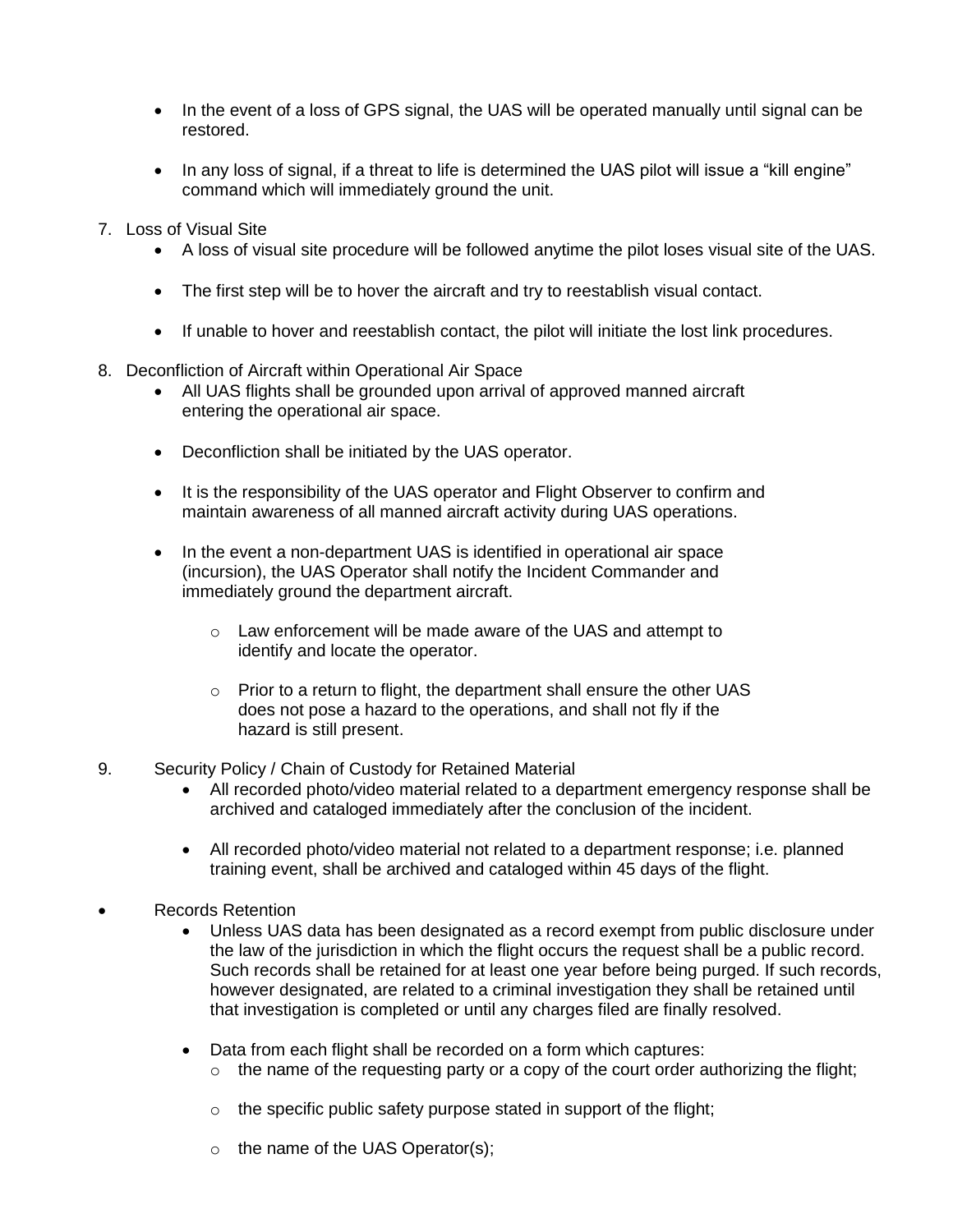- $\circ$  the number of the file containing the downloaded information related to flight time and flight path; and
- $\circ$  Any data collected by a UAS in the course of a flight which is not relevant to a criminal investigation, emergency response or mapping purpose described in shall be destroyed within 30 days of the termination of the flight on which they were collected;
- o Data collected for mapping or hazard mitigation projects will be retained for a period of 7 years from the date it was collected.
- The department strives to gain, develop and maintain the trust of the public and first responders it serves. The department's primary intention for integrating UAS technology into its initial actions of hazard mitigation and response matrix is to increase situational awareness to provide real time information for the Incident Commander. The intended purpose is not to share data captured, although the benefit of sharing recorded data may be in the best interest of public safety or public health.
- The department will not engage in the indiscriminate, unobscured publication of footage depicting non-department personnel. Visual data shall never be displayed on the County website or department social media pages if not in the best interest of the public.
- The department or any entity associated with the department UAS Program will not permit any retained visual data to be merged with other surveillance databases, or retained solely for the purpose of mining the data at a later time by the department or other agencies.
- It will be the department's policy and practice to retain visual footage after the conclusion of the emergent incident if that footage captured an unusual occurrence, such as: building compromise or collapse, large area involvement with fire (conflagration, flashover, backdraft or explosion), injury or death to a responder or member of the public, investigation into cause and origin, or in connection with anticipated or pending litigation.
- The decision to record and subsequently retain any visual data captured in public space or in and around public property or domains will be balanced against the competing but equally important public concern for transparency. The department will consult with the County Attorney prior to retention of any data.
- UAS-recorded data will not be collected, disseminated or retained solely for the purpose of monitoring activities protected by the U.S. Constitution, such as the First Amendment's protections of religion, speech, press, assembly, and redress of grievances (e.g., protests, demonstrations).
- Collection, use, dissemination, or retention of UAS-recorded data should not be based solely on individual characteristics (e.g., race, ethnicity, national origin, sexual orientation, gender identity, religion, age, or gender), which is a violation of the law.
- Records Sharing
	- Visual information will be captured to transmit "live" footage to the Incident Commander or command post. Viewing such live footage may occur during exigent circumstances where an incident demands or impacts the resources or responsibilities of other entities such as law enforcement,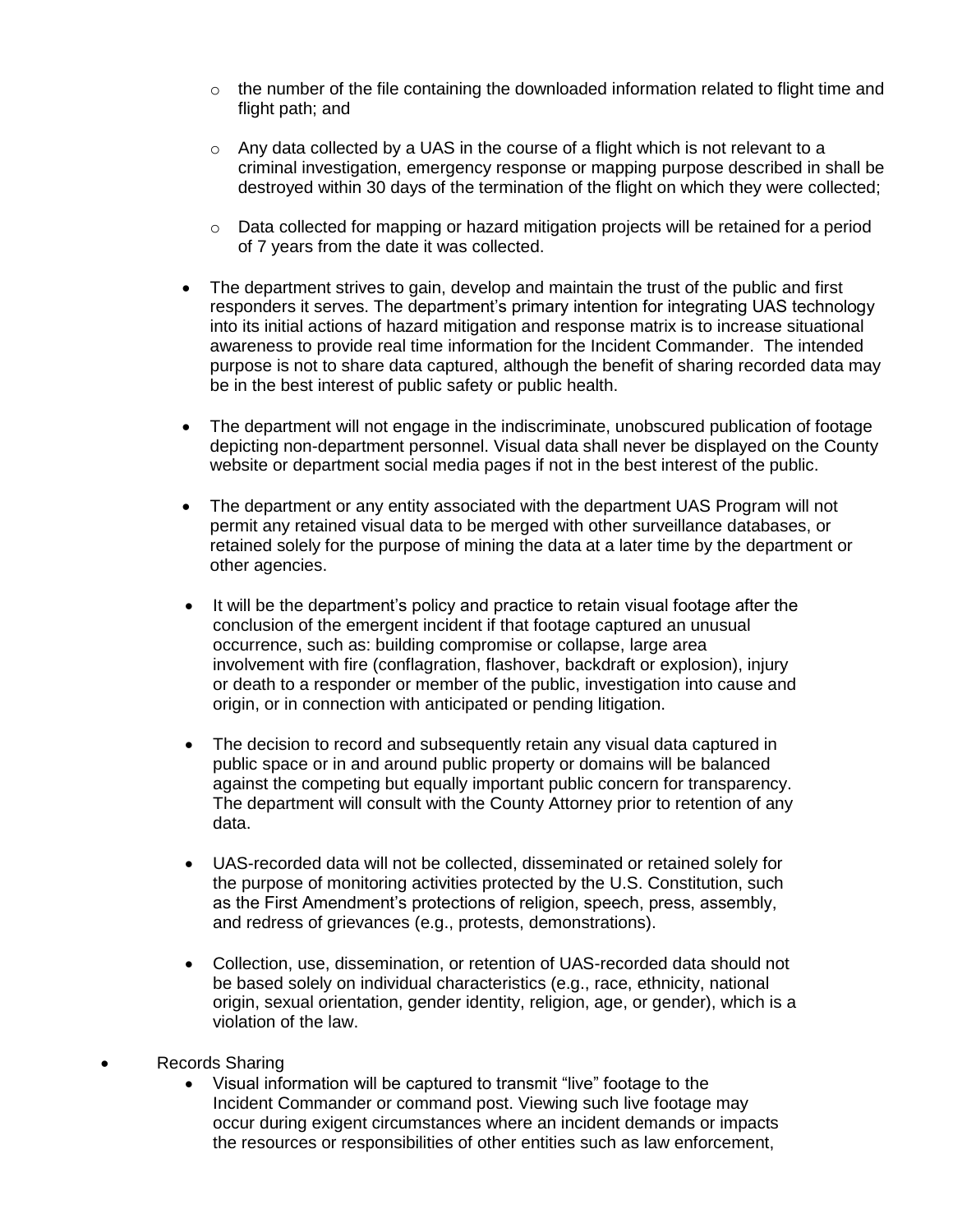public agencies, utility providers or political bodies. During these "Unified Command" scenarios, non-department personnel may have *visual* access to images captured by a department UAS **but only** for the purpose of providing critical information in "real time" necessary to guide decisionmaking and increasing "situational awareness."

- The department will not freely surrender any footage captured via a UAS to any other governmental or non-governmental agency except in special circumstances, such as where doing so: Is necessary to carry out a fire, rescue, disaster, or other public safety mission; is for the purposes of a mutual-aid mission; is required under any laws governing the disclosure of government records; or is required pursuant to a duty issued court order.
- It is the intent of the department by policy and practice, to protect the privacy interests of members of the public or other "non-department personnel."

### 12. Privacy Considerations

 Personnel operating an UAS shall be mindful of privacy rights and absent a warrant or exigent circumstances shall not intentionally record or transmit images in any location where a person would have a reasonable expectation of privacy (e.g., inside house, fenced yard, enclosed area only visible from an elevated position). Operators and observers will take reasonable precautions to avoid inadvertently recording or transmitting images in violation of privacy rights.

#### 13. Prohibited Uses

The UAS shall not be used for the following:

- To conduct random surveillance activities;
- To target a person based solely on individual characteristics, such as, but not limited to race, ethnicity, national origin, religion, disability, gender or sexual orientation;
- To harass, intimidate or discriminate against any individual or group;
- To conduct personal business of any type.
- 14. Accident Reporting
	- Any accident involving a UAS will have a county Incident Report attached to the initial complaint record.
	- As required by law, the accident report will be forwarded to appropriate local, state and federal agencies.
- 15. UAS Maintenance
	- All repairs and maintenance will be performed in accordance with manufacturer's recommendations or by a qualified manufacturer.
	- Records of repairs will be maintained for the life of the aircraft for any work performed on the aircraft.
- 16. Public Notification and Complaints
	- This UAS policy will be made available to the public on the department's website.